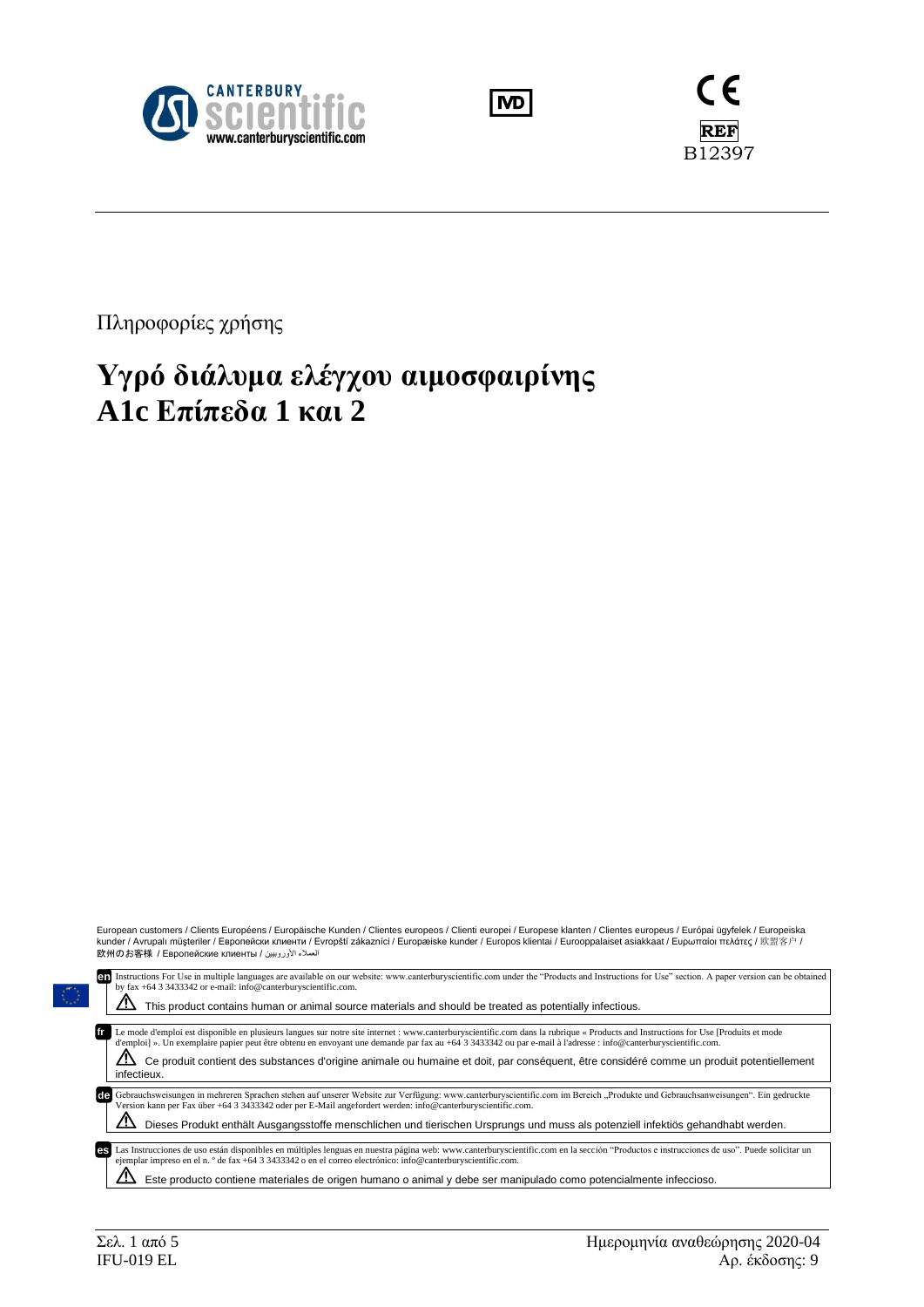|    | Sul nostro sito Web sono disponibili le istruzioni per l'uso in varie lingue: www.canterburyscientific.com nella sezione "Products and Instructions for Use" (Prodotti e istruzioni per l'uso).<br>È possibile ricevere una versione cartacea inviando un fax al numero +64 3 3433342 o scrivendo un'e-mail all'indirizzo: info@canterburyscientific.com.                                                            |
|----|----------------------------------------------------------------------------------------------------------------------------------------------------------------------------------------------------------------------------------------------------------------------------------------------------------------------------------------------------------------------------------------------------------------------|
|    | Questo prodotto contiene materiali di origine umana o animale e deve essere trattato come potenzialmente infettivo.                                                                                                                                                                                                                                                                                                  |
| nl | Op onze website is de gebruiksaanwijzing in meerdere talen beschikbaar: zie www.canterburyscientific.com onder het gedeelte "Producten en gebruiksaanwijzingen". Gedrukte versies<br>kunnen worden aangevraagd via fax +64 3 3433342 of e-mail: info@canterburyscientific.com.                                                                                                                                       |
|    | Dit product bevat materialen van menselijke en dierlijke oorsprong en moet worden behandeld als mogelijk infectieus.                                                                                                                                                                                                                                                                                                 |
|    | No nosso site da internet, poderá encontrar Instruções de Utilização em várias línguas: www.canterburyscientific.com na secção "Produtos e Instruções de Utilização". Poderá obter uma<br>versão em papel pelo fax +64 3 3433342 ou e_mail: info@canterburyscientific.com.                                                                                                                                           |
|    | Este produto contém materiais de origem humana ou animal e deve ser considerado como potencialmente infeccioso.                                                                                                                                                                                                                                                                                                      |
|    | A Használati utasítás több nyelven elérhető honlapunkon a www.canterburyscientific.com címen, a "Products and Instructions for Use" (Termékek és Használati utasítások) című részben.<br>A nyomtatott verzió fax (+64 3 3433342) vagy e-mail (info@canterburyscientific.com) útján szerezhető be.                                                                                                                    |
|    | Ez a termék emberi, illetve állati forrásból származó anyagokat tartalmaz, és potenciálisan fertőző anyagként kell kezelni.                                                                                                                                                                                                                                                                                          |
|    | Bruksanvisning på flera språk finns på vår hemsida: www.canterburyscientific.com under avsnittet "Produkter och bruksanvisningar". En pappersversion kan erhållas via fax +64 3 3433342<br>eller e--post: info@canterburyscientific.com.                                                                                                                                                                             |
|    | Denna produkt innehåller material av humant eller djurursprung och ska behandlas som potentiellt smittsam.                                                                                                                                                                                                                                                                                                           |
|    | Birçok dilde Kullanım Talimatları Web sitemizde mevcuttur: "Products and Instructions for Use" (Ürünler ve Kullanım Talimatları) bölümü altında www.canterburyscientific.com adresinde.<br>Basılı sürüm faks +64 3 3433342 veya e-posta ile sağlanabilir: info@canterburyscientific.com.                                                                                                                             |
|    | Bu ürün insan veya hayvan kaynaklı materyaller içermektedir ve potansiyel olarak bulaşıcı olduğu düşünülerek işlem yapılmalıdır.                                                                                                                                                                                                                                                                                     |
| bg | Инструкциите за употреба на различни езици можете да намерите на нашия уебсайт: www.canterburyscientific.com в раздел "Products and Instructions for Use" ("Продукти и<br>инструкции за употреба"). Можете да се сдобиете с техния хартиен вариант чрез факс +64 3 3433342 или на имейл: info@canterburyscientific.com.                                                                                              |
|    | Този продукт съдържа материали от човешки или животински произход и следва да се третира като потенциално зара̀зен.                                                                                                                                                                                                                                                                                                  |
|    | Návod k použití v několika jazycích je k dispozici na našich webových stránkách: www.canterburyscientific.com v části "Výrobky a návod k použití". Tištěnou verzi lze získat faxem<br>+64 3 3433342 nebo e--mailem: info@canterburyscientific.com.                                                                                                                                                                   |
|    | Tento výrobek obsahuje lidské nebo zvířecí zdrojové materiály a musí tedy být považován jako potenciálně infekční.                                                                                                                                                                                                                                                                                                   |
|    | Brugsanvisninger er tilgængelige på flere sprog på vores website: www.canterburyscientific.com i sektionen "Products and Instructions for Use". En trykt udgave kan fås via fax ved<br>henvendelse på tlf. +64 3 3433342 eller e-mail: info@canterburyscientific.com.                                                                                                                                                |
|    | Dette produkt indeholder humane eller animalske kildematerialer og skal behandles som potentielt infektiøst.                                                                                                                                                                                                                                                                                                         |
| It | Naudojimo instrukcijas keliomis kalbomis galima rasti mūsų interneto svetainėje www.canterburyscientific.com, skyriuje "Produktai ir naudojimo instrukcijos". Popierinę versiją galima gauti<br>faksu +64 3 3433342 arba el. paštu info@canterburyscientific.com.                                                                                                                                                    |
|    | Šio produkto sudėtyje yra žmogaus ir gyvūnų kilmės medžiagų, todėl jį reikia laikyti potencialiai infekciniu.                                                                                                                                                                                                                                                                                                        |
| fi | Sivustoltamme löytyy käyttöohjeet useilla eri kielillä: www.canterburyscientific.com, osa "Tuotteet ja käyttöohjeet". Voit hankkia tulostetun version faksaamalla numeroon +64 3 3433342 tai<br>lähettämällä sähköpostia osoitteeseen: info@canterburyscientific.com.                                                                                                                                                |
|    | Tämä tuote sisältää ihmis- tai eläinperäisiä lähdemateriaaleja ja sitä on käsiteltävä mahdollisen tartuntavaaran aiheuttavana tuotteena.                                                                                                                                                                                                                                                                             |
| el | Οδηγίες χρήσης σε διάφορες γλώσσες είναι διαθέσιμες στον δικτυακό τόπο μας: www.canterburyscientific.com στην ενότητα «Προϊόντα και οδηγίες χρήσης». Έντυπη μορφή μπορεί να<br>ληφθεί μέσω φαξ +64 3 3433342 ή e--mail: info@canterburyscientific.com.                                                                                                                                                               |
|    | Αυτό το προϊόν περιέχει υλικά ανθρώπινης ή ζωικής προέλευσης και πρέπει να αντιμετωπίζεται ως δυνητικά μολυσματικό.                                                                                                                                                                                                                                                                                                  |
| ru | Инструкции по эксплуатации на разных языках имеются на нашем интернет-сайте: www.canterburyscientific.com в разделе Products and Instructions for Use (Продукция и<br>инструкции по эксплуатации). Бумажную версию можно получить по факсу: +64 3 3433342 или электронной почте: info@canterburyscientific.com.                                                                                                      |
|    | Данный препарат содержит материалы человеческого или животного происхождения и должен рассматриваться как потенциально<br>инфицированный.                                                                                                                                                                                                                                                                            |
| ar | تقوفر إرشادات الاستخدام بعدة لغلت على موقعنا على ويب: www.canterburyscientific.com قسم "المنتجات وإرشادات الاستخدام". يمكن الحصول على نسخة ورقية بالفاكس على رقم +64 3433342 أو بالبريد الإلكتروني:<br>.info@canterburyscientific.com                                                                                                                                                                                |
|    | يحتوي هذا المنتج على مواد ذات مصدر بشري أو حيواني ويجب التعامل معها على أنها من المحتمل أن تكون معدية.                                                                                                                                                                                                                                                                                                               |
| hr | Upute za uporabu na raznim jezicima dostupne su na našoj web stranici: www.canterburyscientific.com pod odjeljkom "Proizvodi i upute za upotrebu". Papirnata se verzija može dobiti                                                                                                                                                                                                                                  |
|    | telefaksom na broj +64 3 3433342 ili e-poštom: info@canterburyscientific.com.<br>Ovaj proizvod sadrži ljudski ili životinjski izvor materijala i treba biti tretiran kao potencijalno zarazan.                                                                                                                                                                                                                       |
|    | SA Pokyny na použitie v rôznych jazykoch sú dostupné na našej webovej stránke: www.canterburyscientific.com v časti "Produkty a pokyny na použitie". Papierovú verziu je možné získať                                                                                                                                                                                                                                |
|    | faxom na čísle +64 3 3433342 alebo e-mailom: info@canterburyscientific.com.                                                                                                                                                                                                                                                                                                                                          |
|    | Tento produkt obsahuje materiály ľudského alebo zvieracieho pôvodu a malo by sa s ním zaobchádzať ako s potenciálne infekčným<br>materiálom.                                                                                                                                                                                                                                                                         |
| ro | Instructiuni de utilizare în mai multe limbi sunt disponibile pe site-ul nostru: www.canterburyscientific.com la sectiunea "Products and Instructions for Use" (Produse și instructiuni de<br>utilizare). Se poate obține o versiune tipărită prin trimiterea unui fax la numărul +64 3 3433342 sau a unui e-mail la adresa: info@canterburyscientific.com.                                                          |
|    | Acest produs contine materiale sursă umane sau animale și trebuie tratat ca fiind un produs potențial infecțios.                                                                                                                                                                                                                                                                                                     |
|    | Other customers / Autres clients / Andere Kunden / Otros clients / Altri clienti / Overige klanten / Outros clients / Más ügyfelek / Andra kunder / Diğer müşteriler / Други клиенти /<br>Ostatní zákazníci / Аndre kunder / Kiti klientai / Muut asiakkaat / Άλλοι πελάτες / 其他客户 / その他の地域のお客様 / Прочие клиенты / كاملاء الأخرين / Ostatní zákazníci / Andre kunder / Kiti klientai / Миut asiakkaat / Άλλοι πελάτε |
|    | 在本公司网站上提供多种语言版本的《产品使用说明书》, 网址www.canterburyscientific.com; 在网站首页的"Products and Instructions for Use"(产品与使用说明书)<br>部分, 可找到这些文档。纸质印刷版本可发传真至+64 3 3433342 或发送电子邮件至 info@canterburyscientific.com 索取。                                                                                                                                                                                                                    |
|    | <u>/ \</u><br>本产品含有人或动物来源的材料,应作为潜在传染性材料对待。                                                                                                                                                                                                                                                                                                                                                                           |
|    | 他言語版の「ご使用上の注意」を当社ウェブサイト(www.canterburyscientific.com)の「Products and Instructions for Use」セクションで入手できます。印刷版はファ                                                                                                                                                                                                                                                                                                         |
|    | ックス(+64 3 3433342)又は電子メール(info@canterburyscientific.com)で入手できます。                                                                                                                                                                                                                                                                                                                                                     |
|    | 本製品にはヒト又は動物由来の原料が含まれているため、感染症の可能性があるものとしてお取り扱いください。                                                                                                                                                                                                                                                                                                                                                                  |
|    | V Hướng dẫn sử dụng bằng nhiều ngôn ngữ có sẵn trên trang web của chúng tôi: www.canterburyscientific.com, trong phần "Sản phầm và Hướng dẫn Sử dụng". Bạn có thề nhận bản in qua fax                                                                                                                                                                                                                                |
|    | theo số: +64 3 3433342 hoặc qua e-mail: info@canterburyscientific.com.<br>Sản phẩm này chứa nguyên liệu có nguồn gốc từ con người hoặc động vật, do đó, nên được xử lý như sản phẩm có thể lây nhiễm.                                                                                                                                                                                                                |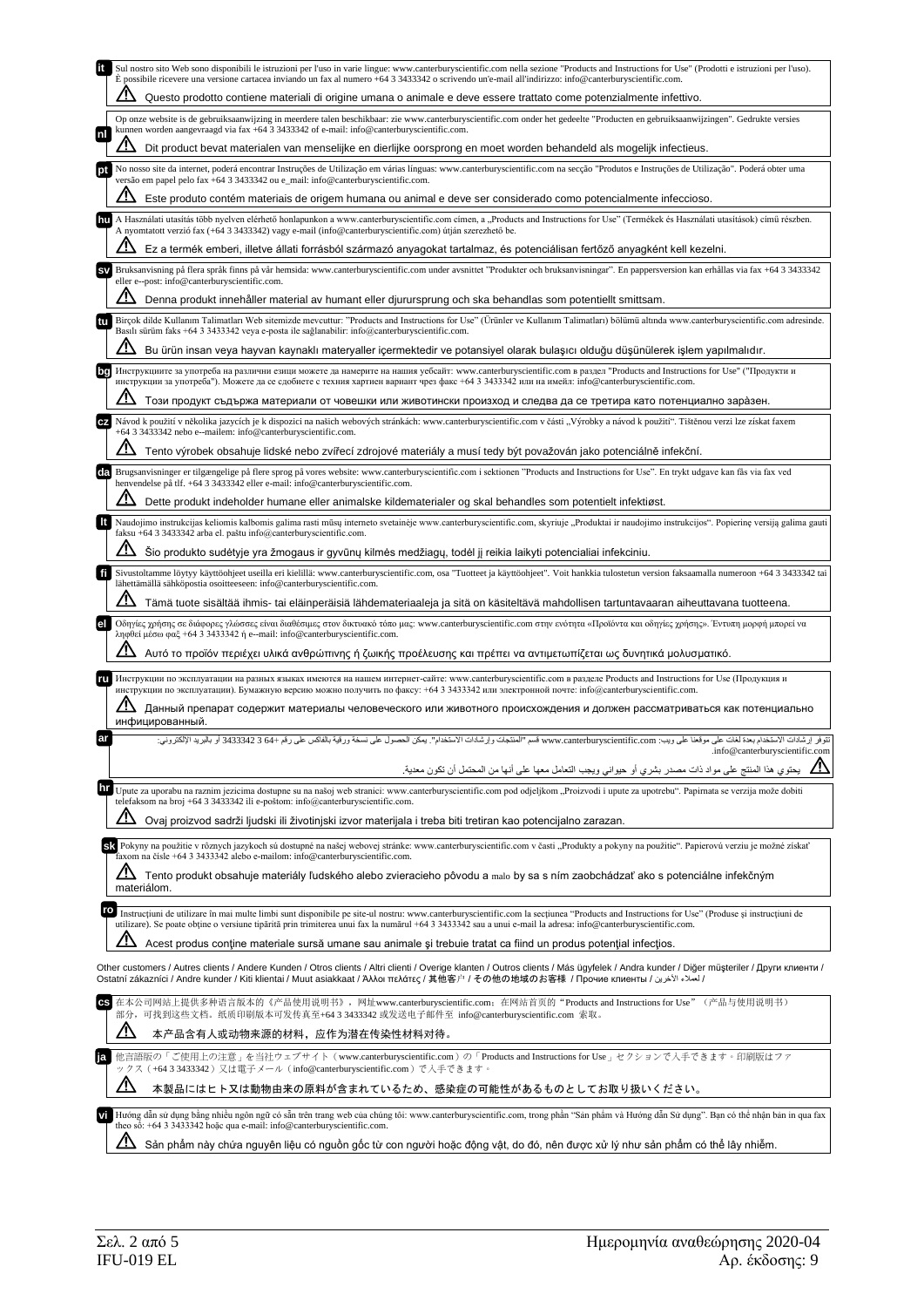## **Περιγραφή και προοριζόμενη χρήση**

Τα υγρά διαλύματα ελέγχου αιμοσφαιρίνης A1c extendSURETM CONTROL παρασκευάζονται από ανθρώπινο αίμα και περιέχουν φυσιολογική αιμοσφαιρίνη, συντηρητικά και σταθεροποιητές. Τα διαλύματα ελέγχου είναι μορφοποιημένα με τέτοιον τρόπο ώστε να παρέχουν βελτιωμένη σταθερότητα. Το διάλυμα ελέγχου Επιπέδου 2 παράγεται μέσω μιας διαδικασίας ελεγχόμενης *in vitro* γλυκοζυλίωσης μη διαβητικού αίματος. Τα διαλύματα ελέγχου είναι σχεδιασμένα για χρήση ως υλικά ποιοτικού ελέγχου για την παρακολούθηση της ακρίβειας και επαναληψιμότητας των διαδικασιών εργαστηριακών δοκιμασιών για την ποσοτικοποίηση της HbA1c για τους ακόλουθ<u>ους</u> τύπους προσδιορισμών: ιοντοανταλλακτική HPLC, ανοσοπροσδιορισμός και ενζυματικές διαδικασίες. UJ Για ειδική εφαρμογή σε ένα συγκεκριμένο προσδιορισμό, ανατρέξτε στο εγχειρίδιο λειτουργίας του αναλυτή. Το διάλυμα ελέγχου δεν προορίζεται για χρήση ως βαθμονομητής. Η καλή εργαστηριακή πρακτική υπαγορεύει την καθιέρωση ενός προγράμματος ποιοτικού ελέγχου σε όλα τα εργαστήρια. Το πρόγραμμα αυτό αποτελείται από τον προσδιορισμό ρουτίνας αυτών των διαλυμάτων ελέγχου από εκπαιδευμένο εργαστηριακό προσωπικό και την αξιολόγηση των τεκμηριωμένων αποτελεσμάτων έναντι των αποδεκτών ορίων του εργαστηρίου. Εάν τα αποτελέσματα βρίσκονται εκτός αυτών των ορίων, επανεκτελέστε τον έλεγχο και διερευνήστε τις παραμέτρους μεθόδου, τους περιβαλλοντικούς παράγοντες και τις τεχνικές. Εάν, μετά από την επανεκτέλεση του ελέγχου, το(α) αποτέλεσμα(τα) συνεχίζει(ουν) να παραμένει(ουν) εκτός των αποδεκτών ορίων, επικοινωνήστε με τον παραγωγό του διαλύματος ελέγχου για περαιτέρω βοήθεια στην ερμηνεία του ελέγχου.

Η καλή εργαστηριακή πρακτική υπαγορεύει επίσης την απομόνωση των δειγμάτων και αποτελεσμάτων ελέγχου από τα δείγματα και αποτελέσματα ασθενών.

## **Κλινική εφαρμογή της μέτρησης αιμοσφαιρίνης A1c**

Η μέτρηση της HbA1c είναι ιδιαιτέρως χρήσιμη στους διαβητικούς ασθενείς. Τα επίπεδα γλυκόζης αίματος παρουσιάζουν ευρείες διακυμάνσεις και η στιγμιαία μέτρηση της γλυκόζης αίματος δεν αντιπροσωπεύει τη μέση κατάσταση. Ο σχηματισμός της HbA1c συμβαίνει βραδέως (περίπου 0,05%/ημέρα) και συνεχώς κατά τη διάρκεια ζωής 120 ημερών του ερυθρού αιμοσφαιρίου. Η μέτρηση της HbA1c είναι χρήσιμη στους γιατρούς ως ένα μακροχρόνιο ολοκλήρωμα της συγκέντρωσης γλυκόζης αίματος και επομένως ως ένα μέτρο του βαθμού ελέγχου ή αυτοδιαχείρισης από το διαβητικό ασθενή. Ωστόσο, κάθε εργαστήριο θα πρέπει να προσδιορίσει ένα διάστημα αναφοράς που να αντιστοιχεί στα χαρακτηριστικά του εξεταζόμενου πληθυσμού. Κάθε ποσοστιαία μονάδα αύξησης του επιπέδου της HbA1c αντιστοιχεί σε μια αύξηση του μέσου επιπέδου γλυκόζης αίματος περίπου 30 mg/dL ή 1,7 mmol/L. Ως γενικός κανόνας, επίπεδα HbA1c άνω του 10% αντιπροσωπεύουν πτωχό έλεγχο του διαβήτη, ενώ τιμές μεταξύ 6,5% και 7,5% είναι ενδεικτικές καλού ελέγχου.

#### **Περιεχόμενα του κιτ**

**REF** B12397

#### **Περιγραφή:**

- 12 φιαλίδια υγρού διαλύματος ελέγχου αιμοσφαιρίνης A1c Επιπέδου 1 extendSURETM πλήρωσης 1,0 mL.
- 12 φιαλίδια υγρού διαλύματος ελέγχου αιμοσφαιρίνης A1c Επιπέδου 2 extendSURETM πλήρωσης 1,0 mL.
- 1 φύλλο πληροφοριών.
- 3 κάρτες αντιστοίχισης τιμών ειδικές για την παρτίδα

### **Προφυλάξεις** / **Προειδοποιήσεις**

#### **ΠΡΟΕΙΔΟΠΟΙΗΣΗ**

# F **Δυνητικά επικίνδυνο βιολογικό υλικό**

Για την παραγωγή των διαλυμάτων ελέγχου χρησιμοποιήθηκαν ανθρώπινα ερυθρά αιμοσφαίρια ως υλικό προέλευσης. Κάθε μονάδα ελήφθη από αιμοδότες και ελέγχθηκε μέσω μεθόδων αποδεκτών από τον Οργανισμό Τροφίμων και Φαρμάκων των Η.Π.Α. (FDA) και βρέθηκε μη αντιδραστική για επιφανειακό αντιγόνο ηπατίτιδας B, αντι-HCV, αντι-HIV 1 & 2 και σύφιλη. Καμία μέθοδος ελέγχου δεν μπορεί να προφέρει πλήρη διασφάλιση ότι το διάλυμα ελέγχου που περιέχει υλικά ανθρώπινης προέλευσης θα είναι ελεύθερο από αυτούς και άλλους μολυσματικούς παράγοντες. Η καλή εργαστηριακή πρακτική υπαγορεύει ότι κάθε υλικό ανθρώπινης προέλευσης πρέπει να θεωρείται δυνητικά μολυσματικό και να αντιμετωπίζεται με τις ίδιες προφυλάξεις που χρησιμοποιούνται και με τα δείγματα ασθενών.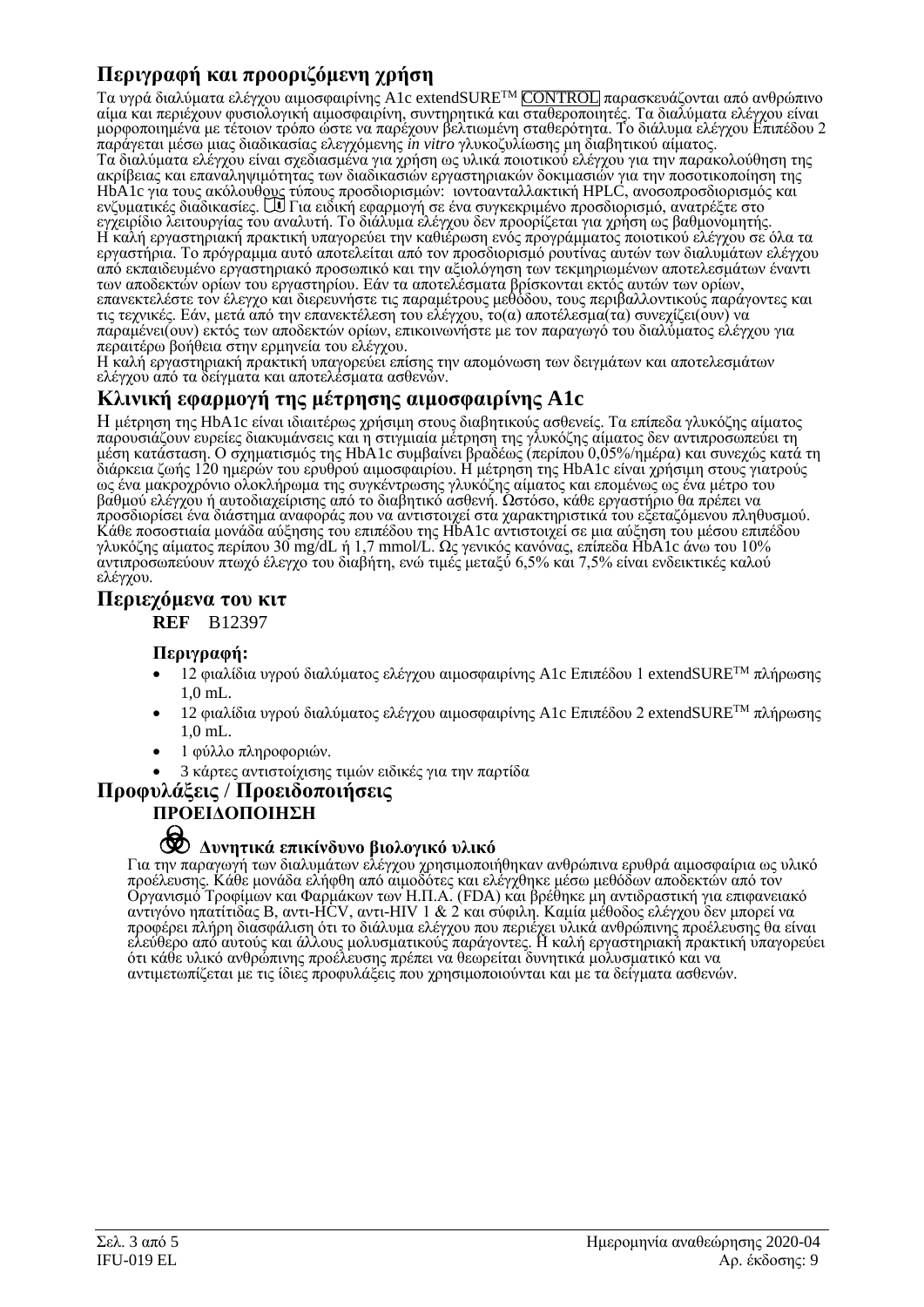# Y**ΠΡΟΣΟΧΗ**

- **Παρακαλούμε ΔΙΑΒΑΣΤΕ διεξοδικά το παρόν ΦΥΛΛΟ ΠΛΗΡΟΦΟΡΙΩΝ πριν τη χρήση των υλικών ελέγχου.**
- **ΓΙΑ** *IN VITRO* **ΔΙΑΓΝΩΣΤΙΚΗ IVD ΧΡΗΣΗ.**
- **Κατά τη χρήση αυτών των διαλυμάτων ελέγχου, ΣΥΝΙΣΤΩΝΤΑΙ ΕΝΔΥΜΑΤΑ ΑΣΦΑΛΕΙΑΣ (γυαλιά, γάντια και εργαστηριακή ποδιά)***.*
- **Τα διαλύματα ελέγχου που απορρίπτονται ή χύνονται πρέπει να αντιμετωπίζονται και να απορρίπτονται σύμφωνα με τις κατευθυντήριες οδηγίες ασφαλείας του εργαστηρίου σας ή σύμφωνα με τους τοπικούς κανονισμούς.**
- **Αυτό το ΠΡΟΪΟΝ ΠΕΡΙΕΧΕΙ μικρή ποσότητα ΚΥΑΝΙΟΥΧΟΥ ΚΑΛΙΟΥ. ΑΠΑΓΟΡΕΥΕΤΑΙ Η ΚΑΤΑΠΟΣΗ.**
- **ΜΗ ΧΡΗΣΙΜΟΠΟΙΕΙΤΕ ΤΑ ΔΙΑΛΥΜΑΤΑ ΕΛΕΓΧΟΥ ΑΝ ΕΧΕΙ ΠΑΡΕΛΘΕΙ Η ΗΜΕΡΟΜΗΝΙΑ ΑΝΑΛΩΣΗΣ και χρησιμοποιείτε μόνο μία παρτίδα διαλύματος ελέγχου κάθε φορά.**
- **Εάν υπάρχουν ενδείξεις ΜΙΚΡΟΒΙΑΚΗΣ ΕΠΙΜΟΛΥΝΣΗΣ ή ΚΑΦΕ ΑΠΟΧΡΩΜΑΤΙΣΜΟΣ ή ΚΑΤΑΚΡΗΜΝΙΣΜΑ στα διαλύματα ελέγχου, απορρίψτε το φιαλίδιο.**

### **Φύλαξη και χειρισμός**

Το προϊόν πρέπει να αποθηκεύεται προστατευμένο από το φως, κατά προτίμηση στο αρχικό κουτί**.**

# l**Μη ανοιγμένο**

Τα μη ανοιγμένα φιαλίδια υγρού διαλύματος ελέγχου αιμοσφαιρίνης A1c extendSURE<sup>TM</sup> πρέπει να φυλάσσονται σε όρθια θέση στους 2‑8 °C. Τα διαλύματα ελέγχου μπορούν να χρησιμοποιηθούν μέχρι την τελευταία ημέρα του μήνα λήξης  $\leq \pi$ ου υποδεικνύεται στη φιάλη και είναι σταθερά για 30 μήνες από την ημερομηνία παραγωγής.

# l **Ανοιγμένο**

Τα ανοιγμένα φιαλίδια υγρού διαλύματος ελέγχου αιμοσφαιρίνης A1c extendSURETM πρέπει να φυλάσσονται σε όρθια θέση στους 2–8°C. Αφού ανοιχθούν, τα διαλύματα ελέγχου μπορούν να χρησιμοποιηθούν για 30 ημέρες εάν πωματιστούν ερμητικά. Τα διαλύματα ελέγχου δεν πρέπει να καταψύχονται και να αποψύχονται.

### **Διαδικασία ελέγχου**

Τα υγρά διαλύματα ελέγχου αιμοσφαιρίνης A1c extendSURETM είναι έτοιμα για χρήση και πρέπει να αντιμετωπίζονται με τον ίδιο τρόπο όπως και τα άγνωστα δείγματα ασθενών και να εκτελούνται σύμφωνα με τις οδηγίες του κατασκευαστή που συνοδεύουν το αντίστοιχο όργανο / μέθοδο. Τα διαλύματα ελέγχου εμφανίζουν προφίλ έκλουσης στήλης συγκρίσιμα με τα αιμολύματα ολικού αίματος ασθενών.

### **Αντιστοίχιση τιμών, δήλωση ιχνηλασιμότητας και τιμές προσδιορισμού**

Οι τιμές Μέση MEAN και Εύρος RANGE για την αιμοσφαιρίνη A1c στα συστήματα χημείας AU και DxC αναλύον<u>ται λεπτομερώς στη συνοδευτική Κάρτα αντιστοίχ</u>ισης τιμών <u>extend</u>SURE™ που είναι ειδική <u>για την</u> παρτίδα LOT SPECIFIC VALUE ASSIGNMENT CARD σε μονάδες UNITS % (σε ευθυγράμμιση με NGSP NGSP ALIGNED) και mmol/mol (σε ευθυγράμμιση με IFCC IFCC ALIGNED) καθώς και σε μονάδες g/dL και mmol/L. Επίσης αναλύεται λεπτομερώς σε κάθε κάρτα η τιμή για ολική αιμοσφαιρίνη σε μονάδες g/dL και mmol/L. Οι τιμές για το διάλυμα ελέγχου Επιπέδου 1 <mark>Level 1</mark>] είναι τυπωμένες στη μία πλευρά κάθε κάρτας με τις τιμές για το διάλυμα ελέγχου Επιπέδου 2 <mark>Level 2</mark> τυπωμένες στην άλλη πλευρά.

Αυτές οι τιμές προσδιορισμού προήλθαν από επαναληπτικές αναλύσεις και είναι ιχνηλατήσιμες και ειδικές για το εκάστοτε όργανο του κατασκευαστή / προσδιορισμό αντιδραστηρίου αιμοσφαιρίνης A1c

MANUFACTURER'S INSTRUMENT/HAEMOGLOBIN A1c REAGENT ASSAY με χρήση οργάνων και παρτίδων αντιδραστηρίων που είναι διαθέσιμα κατά το χρόνο του προσδιορισμού και είναι ειδικά για τη συγκεκριμένη παρτίδα υγρών διαλυμάτων ελέγχου αιμοσφαιρίνης A1c.

Δεδομένου ότι οι τιμές προσδιορισμού εξαρτώνται από τις διαδικασίες προσδιορισμού καθώς και από διάφορους άλλους παράγοντες, και επειδή άλλα συστήματα προσδιορισμού μπορεί να παράγουν διαφορετικές τιμές, συνιστάται κάθε εργαστήριο να καθιερώσει τα δικά του όρια ελέγχου από την καθημερινή χρήση της δοκιμασίας. Κάθε αποτέλεσμα που βρίσκεται εκτός των ορίων που έχουν καθιερωθεί από το εργαστήριό σας πρέπει να διερευνάται.